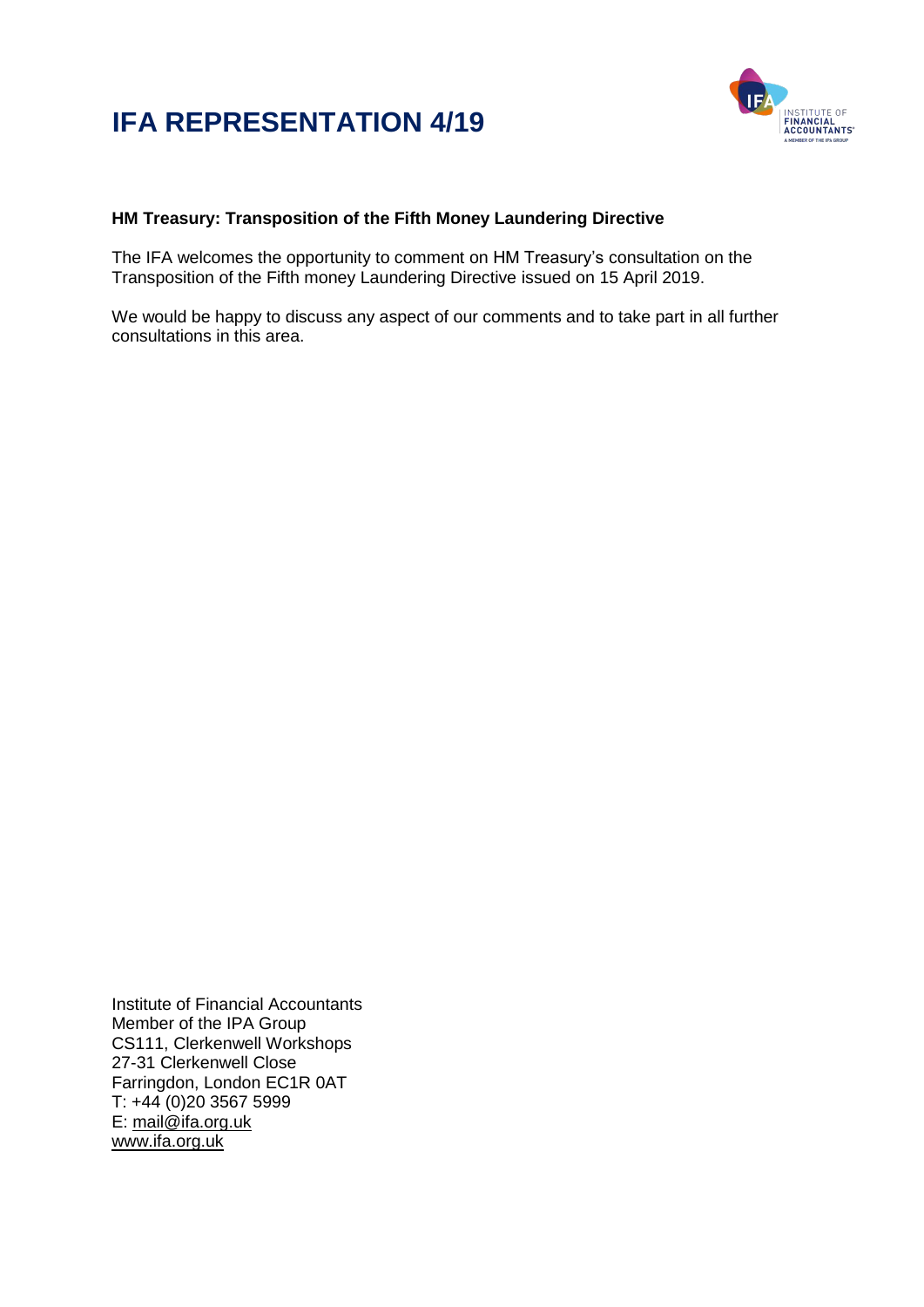

Established in 1916, the Institute of Financial Accountants (IFA) is an internationally recognised professional accountancy membership body. Our members work within micro and small to medium sized enterprises or in micro and small to medium sized accounting practices advising micro and SME clients. We are part of the Institute of Public Accountants (IPA) of Australia Group, the world's largest SME-focused accountancy group, with 35,000 members and students in 80 countries.

The IFA is a full member of the [International Federation of Accountants \(IFAC\)](http://www.ifac.org/) the global accounting standard-setter and regulator and is an awarding organisation recognised by Ofqual, the UK public body responsible for maintaining and monitoring standards for general and vocational qualifications and examinations. We offer a programme of professional qualifications and education as well as resources, events, training and seminars.

We are recognised by HM Treasury and the Financial Services Authority in the Isle of Man to regulate our members for the purposes of compliance with the Money Laundering Regulations.

Copyright © IFA 2019 All rights reserved.

This document may be reproduced without specific permission, in whole or part, free of charge and in any format or medium, subject to the conditions that:

- it is appropriately attributed, replicated accurately and is not used in a misleading context;
- the source of the extract or document is acknowledged and the title is quoted.

Where third-party copyright material has been identified application for permission must be made to the copyright holder.

For more information, please contact the IFA [mail@ifa.org.uk](file:///C:/Users/Anne/AppData/Local/Microsoft/Windows/Temporary%20Internet%20Files/Content.IE5/IWFVUZST/mail@ifa.org.uk)

#### [www.ifa.org.uk](http://www.ifa.org.uk/)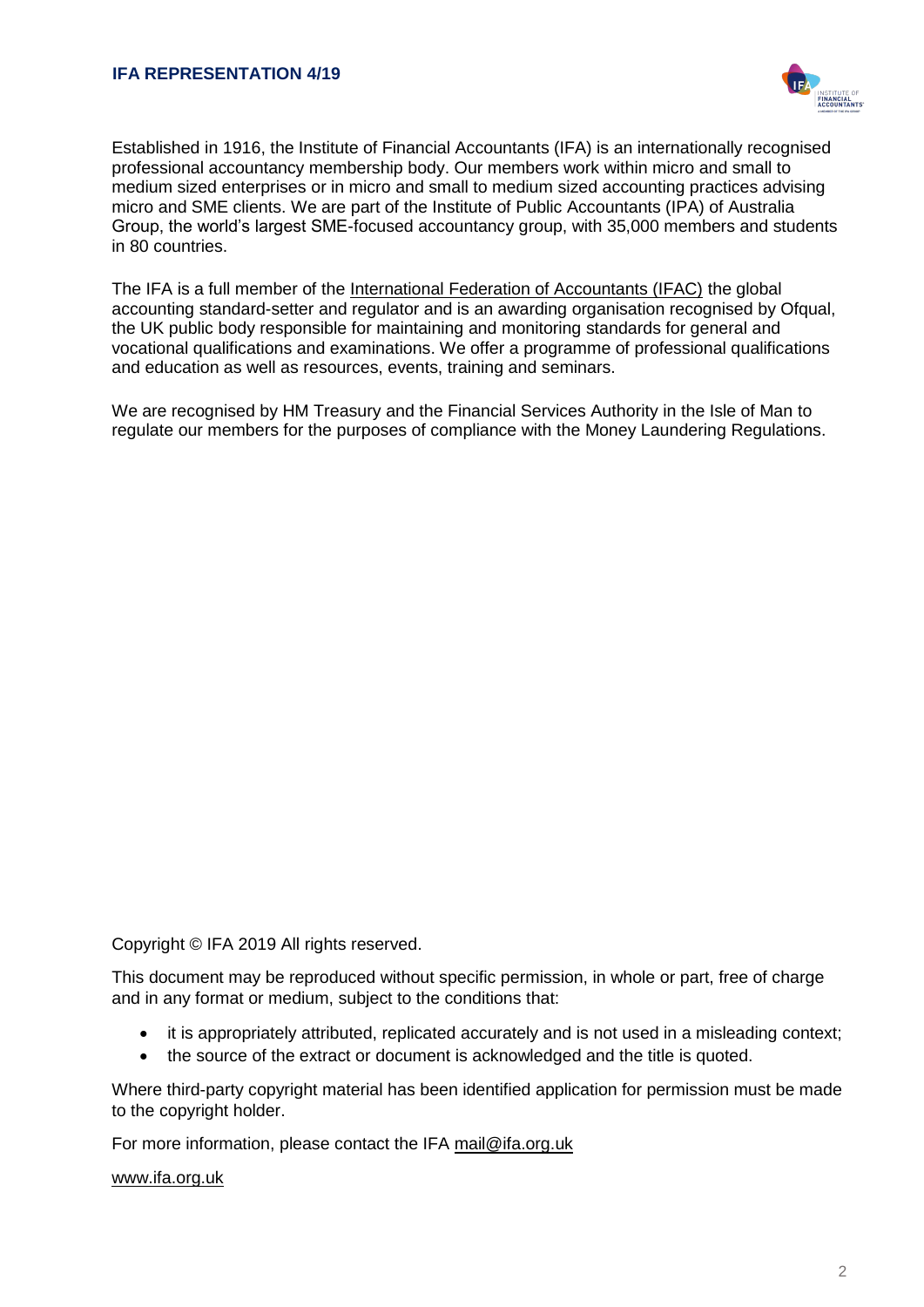

## **General comments**

- 1. Our comments in this consultation are restricted to the key areas that affect the accountancy profession and our members. Therefore, we have not provided comments to the specific questions in the consultation on the following areas:
	- Chapter 3 Electronic money
	- Chapter 9 Trust registration service
	- Chapter 10 National register of bank account ownership
	- Chapter 13 Pooled client accounts
- 2. For other chapters, we have provided general comments and/or comments to specific questions when those questions are of direct relevance to the accountancy profession and our members.

## **Scope**

- 3. We support the HM Treasury in extending the scope of the anti-money laundering regime in the UK in line with the terms of 5MLD. The proposed extension relates to tax advisers, letting agents, cryptoassets and art intermediaries.
- 4. In addition, we support HM Treasury's intention to go beyond the scope of the changes introduced by 5MLD so that new regulations encompass all types of cryptoassets to prevent money laundering and terrorist financing risks. We support HM Treasury broadening the scope of the regulations to include crypto-to-crypto exchange service providers, peer-to-peer exchange service providers, cryptoasset automated teller machines, the issuance of new cryptoassets (e.g., through ICOs), and the publication of open-source software (which includes but is not limited to non-custodian wallet software and other types of cryptoassetrelated software). This approach would be more in line with approach advocated by [FATF](https://www.fatf-gafi.org/publications/fatfrecommendations/documents/regulation-virtual-assets-interpretive-note.html)  [under the amended Recommendation 15.](https://www.fatf-gafi.org/publications/fatfrecommendations/documents/regulation-virtual-assets-interpretive-note.html)
- 5. We would also encourage HM Treasury to consider drafting the updated MLR in such a way that it captures new entrants into the cryptoassets market such as Facebook.

## **Beneficial Ownership and Registers**

- 6. We support increased transparency in relation to beneficial ownership and the requirement to have public registers of companies' and trust. We hope other jurisdictions follow suit.
- 7. We would support the principle of the obliged entities having access to the trust register in order to meet their obligations under the MLRs, facilitate new business relationships and information sharing for those that have a legitimate interest. .
- 8. In principle, these registers are vital components in the UK's fight against economic crime. However, it is crucial that information contained in these registers is verified by Companies House (companies) and HMRC (trusts). The consultation on the reform of Companies House is timely in this regard. Companies House must have adequate resources and new powers to verify the information contained in its register.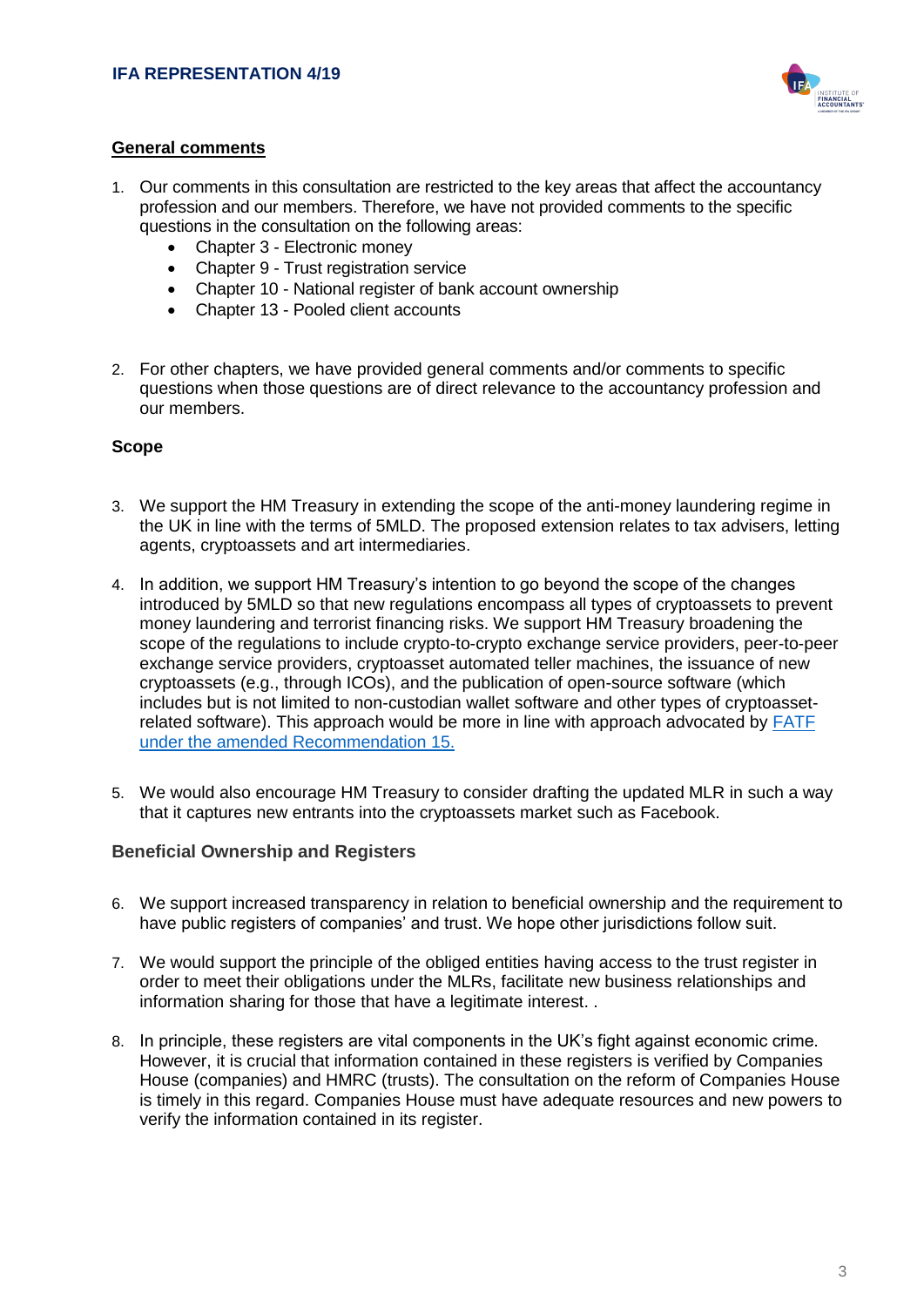

## **Effective date and transitional arrangements**

- 9. The government intends the provisions of 5MLD to come into force on 10 January 2020. This is aligned with the deadline for EU member states.
- 10. We are concerned that, once again, government is not allowing enough time for businesses and supervisory authorities covered by the new regulations to make changes to their policies, procedures, controls and systems. At the time of writing, there is no timetable for issuing draft regulations, final regulations and updates to the Anti-Money Laundering Guidance for the Accountancy Sector which must be approved by HM Treasury (as far as we are aware).
- 11. Considering the above, the IFA would like to ask for a transition period for businesses and supervisors of at least three months to implement the necessary changes required to be fully compliant with any amendments to the MLRs. It does not seem right that delays by HM Treasury in issuing and finalising the Money Laundering Regulations should have an undue impact on businesses and supervisors. .

## **Specific questions**

#### Expanding the scope in relation to taxation matters

## *Question 1: What additional activities should be caught within this amendment?*

- 12. It is our view that these amendments will clarify and bring into scope tax advisers who provide compliance and or tax advice to other tax advisers. There are a variety of tax support organisations in the UK, for example network firms, franchises and tax consultancy services. Our interpretation of 'by way of arrangement' means that these organisations will be brought into scope of the Money Laundering Regulations (MLR). Is this the intention?
- 13. It is important that the regulations are drafted in such a way that volunteers in not for profit organisations that provide professional support free of charge on tax compliance and tax advice are excluded from this amendment. As drafted in paragraph 2.2 of the consultation, volunteers may be inadvertently included in the expansion of scope since the provision of these voluntary services may be regarded as 'professional activity.'
- Paragraph 2.1 of the consultation refers to payroll service providers under the definition of an accountant, provided in HMRC guidance. HMRC [guidance](https://www.gov.uk/guidance/money-laundering-regulations-accountancy-service-provider-registration#who-does-not-need-to-register) refers to 'payroll agents that provide accountancy services and/or tax advice'. The [Anti-Money](https://www.ccab.org.uk/documents/FinalAMLGuidance2018Formattedfinal.pdf) Laundering Guidance for the [Accountancy](https://www.ccab.org.uk/documents/FinalAMLGuidance2018Formattedfinal.pdf) Sector does not refer specifically to payroll agents. While it would be difficult to imagine that there are payroll agents that don't provide accounting and/or tax services to their clients, it would be useful if the MLR and/or guidance clarified that payroll agents are included in the scope.

#### *Question 2: In your view, what will be the impact of expanding the definition of tax advisor? Please justify your answer and specify, where possible, the costs and benefits of this change. .*

14. In our view, it would be beneficial to clarify this area of interpretation to avoid misinterpretation.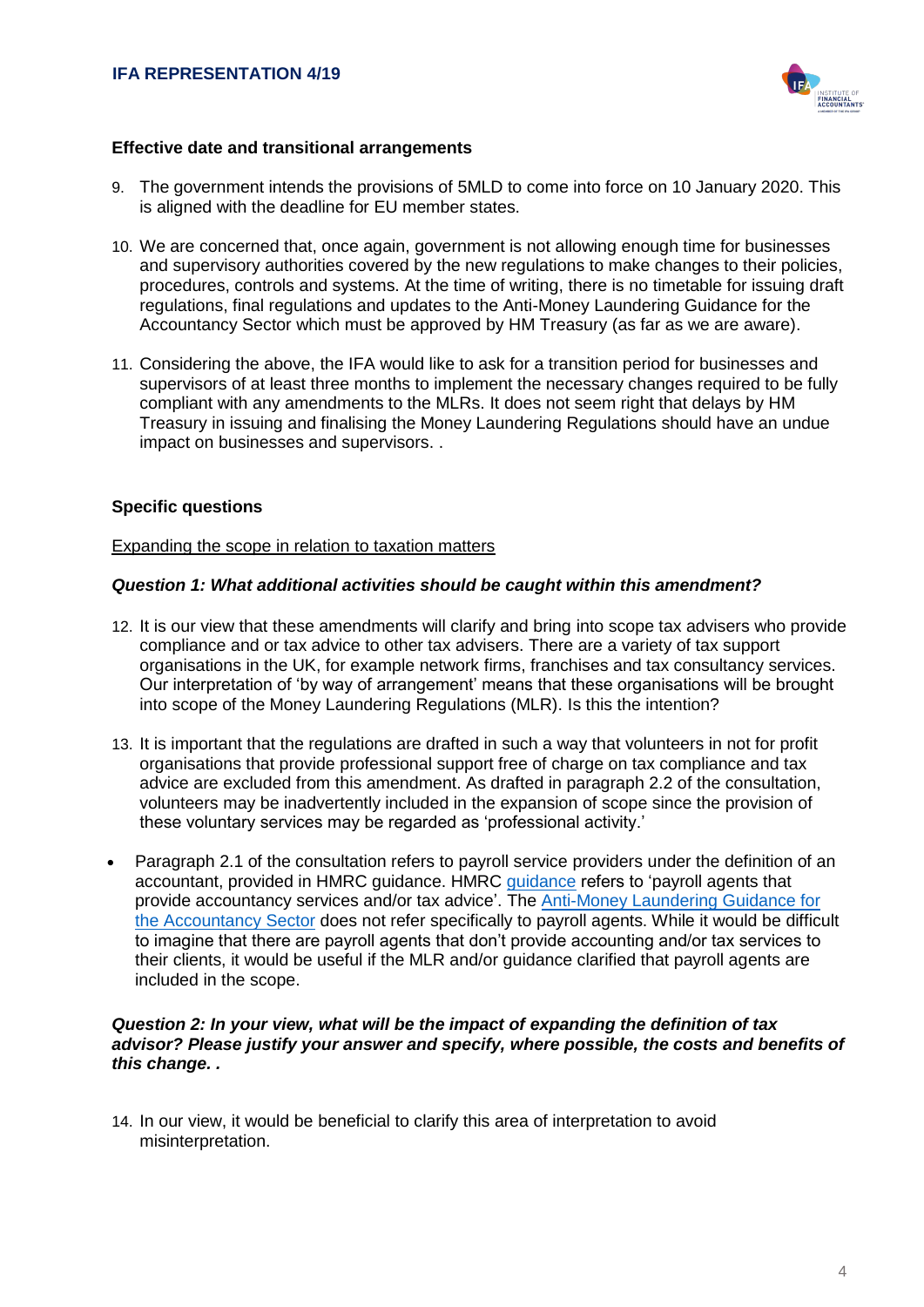

## Customer due diligence

## *Question 44: Is there a need for additional clarification in the regulations as to what constitutes "secure" electronic identification processes, or can additional details be set out in guidance?*

- 15. In order to avoid misinterpretation, we would support further guidance being included in the MLR on what constitutes 'secure' electronic identification processes. This will provide clarity of understanding to providers of electronic identification processes as well as users of such services.
- 16. For the same reasons, we would support further guidance being included in the MLR on how to assess whether the electronic verification processes are independent, reliable, comprehensive and accurate to meet the MLR requirements relating to client identification and verification. Some electronic sources can evidence identity from commercial organisations from a range of sources which may not be subject to independent verification and assessment. Having transparent criteria for identity and verification requirements will ensure common standards and consistency in this area.

#### *Question 45: Do you agree that standards on an electronic identification process set out in Treasury-approved guidance would constitute implicit recognition, approval or acceptance by a national competent authority?*

17. Yes. It is important to note that the standards on electronic identification processes should be incorporated into sector guidance as well. The guidance issued by the Joint Money Laundering Steering Group is developed for the financial services sector. Any standards that are developed need to be relevant to other sectors within the scope of MLR as well.

#### *Question 46: Is this change likely to encourage firms to make more use of electronic means of identification? If so, is this likely to lead to savings for financial institutions when compared to traditional customer onboarding? Are there any additional measures government could introduce to further encourage the use of electronic means of identification?*

- 18. Many financial services institutions already use electronic means of identification. However, standards and advice on electronic verification by commercial providers is not consistent in this area. Some commercial providers insist that all firms must use electronic identification methods of verification which is clearly not the case in the current MLR.
- 19. Having clear guidance in the MLRs on when it is appropriate to use electronic identification and the factors that need to be considered to ensure independence, reliability and accuracy of electronic means of identification is likely to increase usage of electronic means of identification for all sectors in the scope of MLRs, not just financial services.
- 20. Traditional methods of identification verification require the presence of customers and checks of identity documents, which means extensive paperwork and possible errors. By contrast, electronic identity verification can be easier and quicker for both the customer and the service provider. . It is important that commercial providers of electronic verifications have processes in place to ensure that government-issued IDs are authenticated and unaltered in order to ensure that the person associated with the ID exists.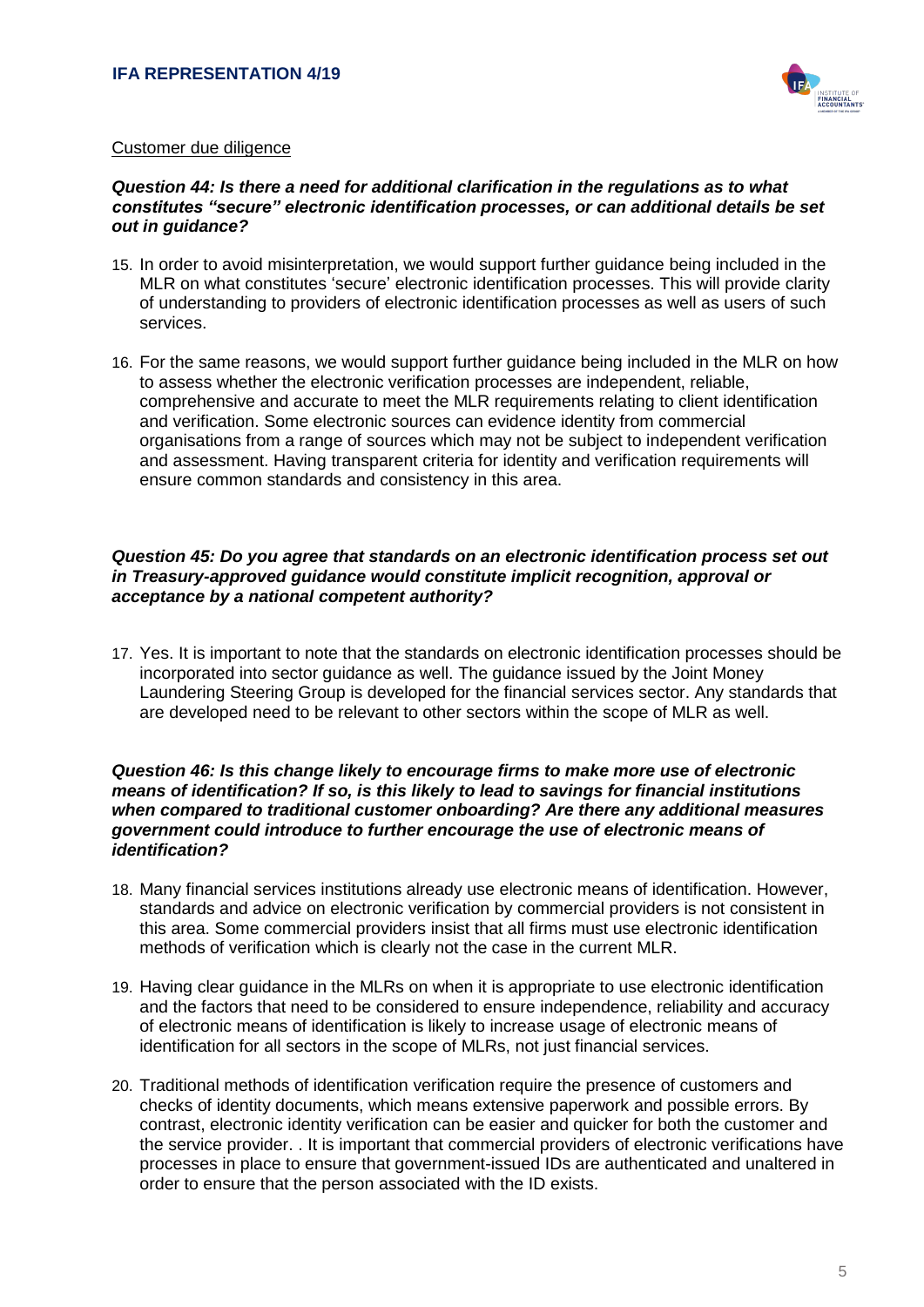

## *Question 47: To what extend would removing 'reasonable measures' from regulation 28(3) (b) and (4) (c) be a substantial change? If so, would it create any risks or have significant unintended consequences?*

- 21. We do not agree with the removal of 'reasonable measures' from 28(3)(b) and (4)(c) since it is contrary to the risk-based approach advocated by FATF. In addition, there are some practical considerations which need to be considered, particularly for SMEs.
- 22. Removing 'reasonable measures' from regulation 28(3) (b) and 4(c) would be a substantial change since it obliges relevant persons to verify the information, irrespective of whether independent, reliable and accurate mechanisms exist to facilitate this process. As HM Treasury is aware, identifying and verifying beneficial ownership can be very challenging, given the nature of information available both in the UK and internationally. .
- 23. Given the importance of registers of beneficial ownership in the debate about transparency of ownership and prevention of economic crime, the IFA would strongly urge the UK government to exercise its influence and take a lead in encouraging and helping to establish public registers for: British Overseas Territories and UK Crown Dependencies (deadline has moved from 2020 to 2023), UK Crown Dependencies (deadline unknown) and register for properties by overseas companies and legal entities (deadline 2021). . This would also help obliged entities to meet their CDD obligations, assuming the registers are public.
- 24. The UK meets the FATF beneficial ownership register requirements for the most part since it has a Register of People of Significant Influence (PSC) in Companies House. . However, the register does not include all types of entities. Furthermore, as was noted by the Treasury Select Committee in its recent report, the absence of due diligence checks by Companies House due to lack of resources and powers means that the PSC register cannot be relied on. . It is crucial that the government consider the outcome of the Companies House consultation when drafting MLR. .
- 25. Obliging relevant persons to identify and verify beneficial owners when the mechanisms may not be in place nationally and internationally, is risky and could create unintended consequences. . Our expectation is that accountants would be able to verify beneficial ownership in Companies House. However, information on the register and beneficial ownerships disclosures are not rigorously enforced by Companies House. . If an error in beneficial ownership verification has occurred, would Companies House, the relevant person or the directors of the company be responsible?
- 26. The rationale for removing 'reasonable measures' from regulation 28(3)(b) and 4(c) is unclear since [FATF recommendation 10 \(b\)](https://www.fatf-gafi.org/publications/fatfrecommendations/documents/fatf-recommendations.html) includes the term reasonable measures as does paragraph 10.10 in the [FATF Methodology for Assessing Technical Compliance with the](https://www.fatf-gafi.org/publications/mutualevaluations/documents/fatf-methodology.html)  [FATF Recommendations and the Effectiveness of AML/CFT systems.](https://www.fatf-gafi.org/publications/mutualevaluations/documents/fatf-methodology.html)
- 27. If 'reasonable measures' is removed, HM Treasury may also want to consider removing 'reasonable measures' from 28(3)(b).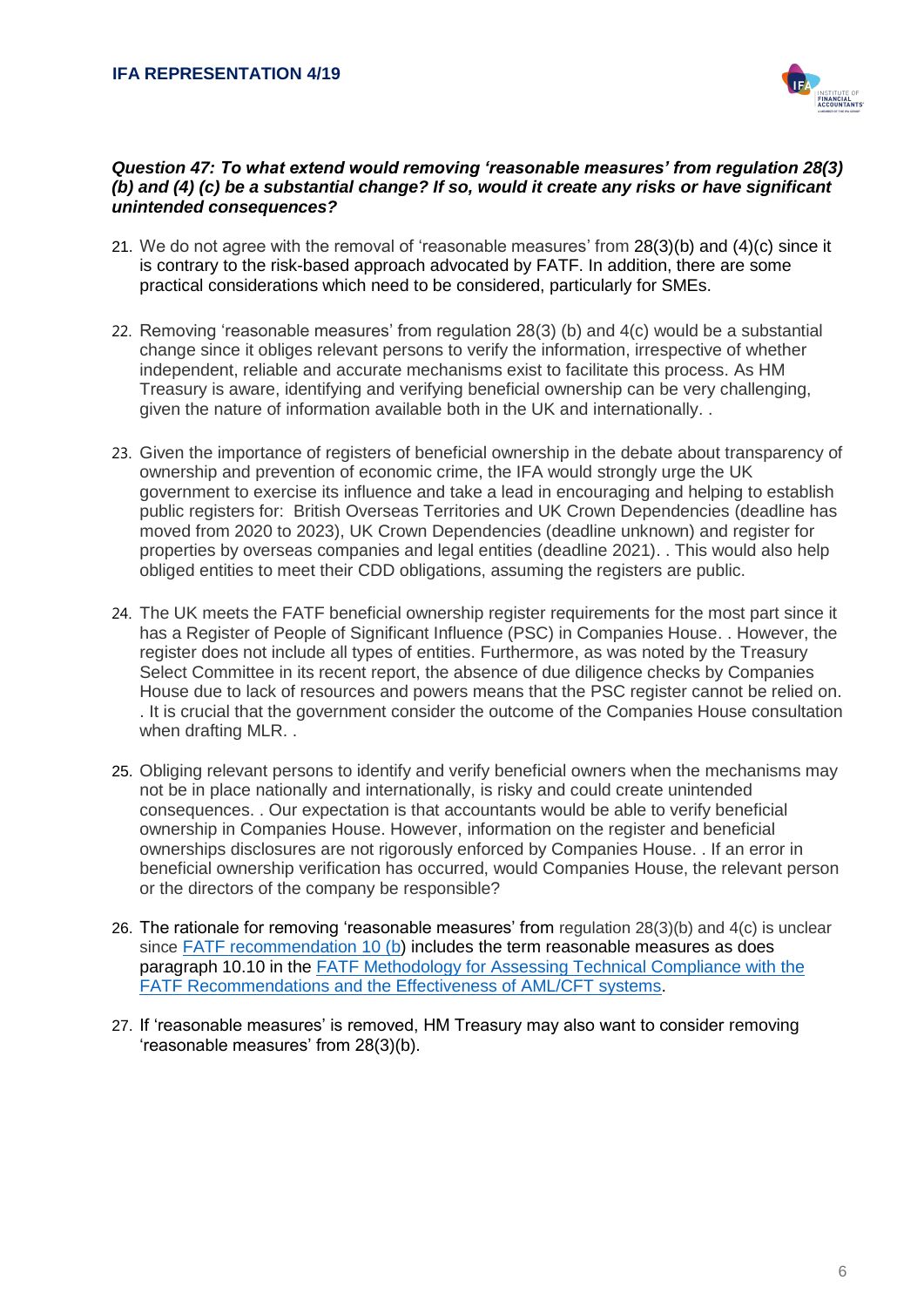

#### *Question 48: Do you have any views on extending CDD requirements to verify the identity of senior managing officials when the customer is a body corporate and the beneficial owner cannot be identified? What would be the impact of this additional requirement?*

- 28. The IFA would support the introduction of this requirement for legal entities such as incorporate charities which are run by trustees. Trustees are not beneficial owners of the charity, but they do control the charity.
- 29. Guidance will be needed in the MLRs to clarify what is meant by senior management official and what circumstances it would be appropriate to identify and verify the senior management official instead of the beneficial owner, especially if the amendments suggested in question 47 are introduced.

## *Question 49: Do related ML/TF risks justify introducing an explicit CDD requirement for relevant persons to understand the ownership and control structure of customers? To what extent do you already gather this information as part of CDD obligations?*

30. The [AML Guidance for the Accountancy Sector \(AMLGAS\) p](https://www.ccab.org.uk/documents/FinalAMLGuidance2018Formattedfinal.pdf)aragraph 5.1.1 already includes a requirement to 'understand a client's identity and business activities so that any MLTF risks can be properly managed' as well as a requirement on 'knowing the identity of the client, including that owns and controls it'. Therefore, the accountancy sector already gathers this information and introducing an explicit requirement would be inconsequential.

### *Question 50: Do respondents agree we should clarify that the requirements of regulation 31 extend to when the additional CDD measures in regulation 29 and the EDD measures in regulations 33-35 cannot be applied?*

31. We would support this clarification in order to avoid possible misinterpretations of the requirements of the MLRs. However, as far as we are aware, this is not an area that has caused misinterpretation in the accountancy sector.

## *Question 51: How do respondents believe extending regulation 31 to include when EDD measures cannot be applied could be reflected in the regulations?*

32. We would suggest that regulation 31 be extended to cross-refer to relevant regulations, perhaps something along the following lines 'Where, in relation to any customer, a relevant person is unable to apply customer due diligence measures as required by regulations [28,](http://www.legislation.gov.uk/uksi/2017/692/made#regulation-28) 29, 33-35 that person—'

## *Question 52: Do respondents agree the requirements of regulation 31 should not be extended to the EDD measures which already have their own 'in-built' follow up actions?*

33. Yes. However, to ensure consistency in interpretation, sectoral guidance should include advice on what is meant by 'in-built' follow up actions and reasonable timeframes associated with in-built follow up actions.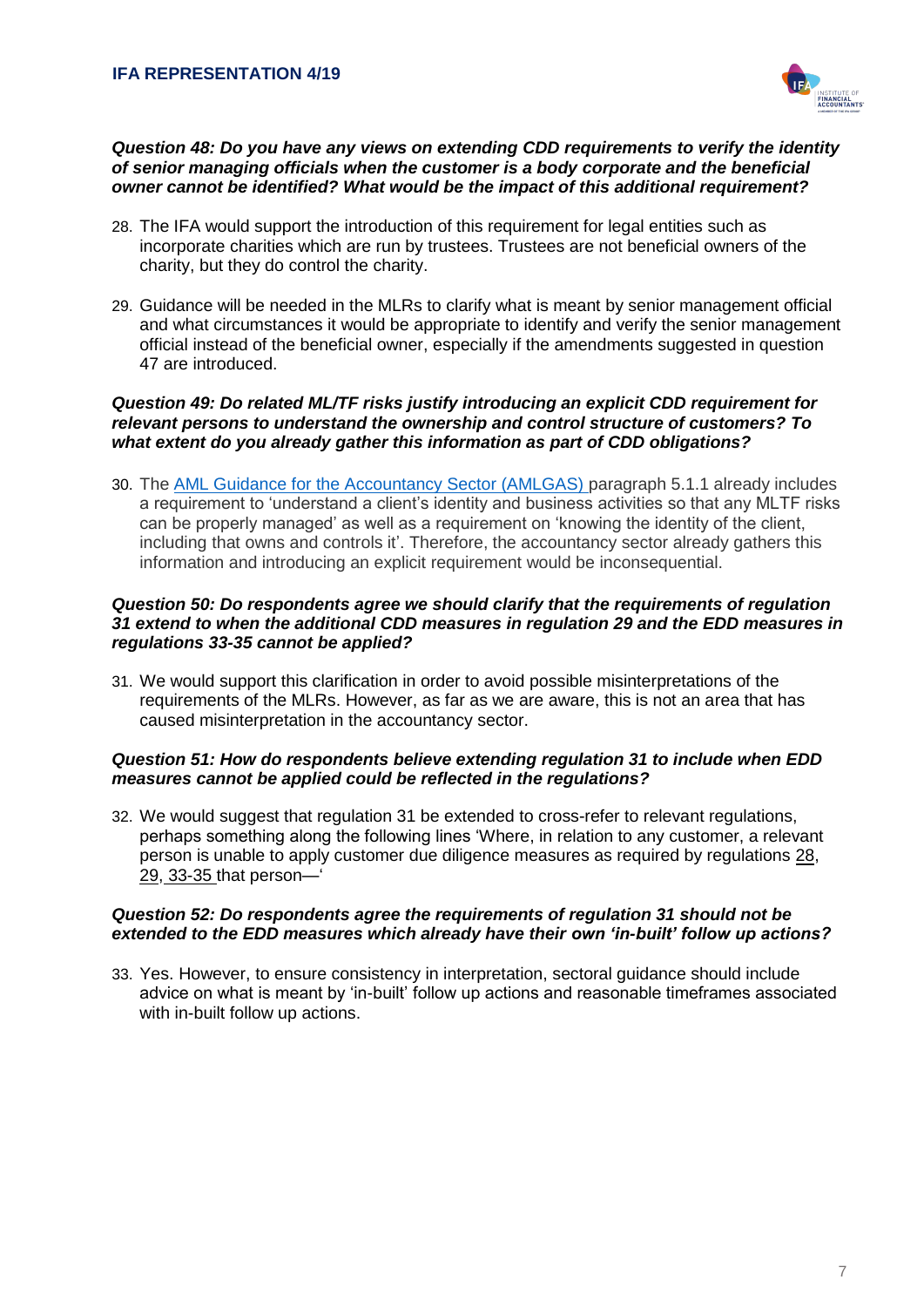

## Obliged entities: beneficial ownership requirements

#### *Question 53: Do respondents agree with the envisaged approach for obliged entities checking registers, as set out in this chapter (for companies) and chapter 9 (for trusts)?*

- 34. 5MLD also requires that whenever an obliged entity enters into a new business relationship with a company or trust that it is subject to beneficial ownership registration requirements, it must collect either (a) proof of registration on that register; or (b) an excerpt of the register. 4MLD currently requires obliged entities to verify the identity of the customer with whom they enter into a relationship, but they would now be required to collect proof. .
- 35. The IFA would encourage HM Treasury to make both registers publicly available. Our proposal is that the trust register should look more like the Companies House Register, with changes in trustee information being updated as they happen. This data would help obliged entities meet their CDD obligations in an efficient and effective manner without devoting resources to chase for proof from the trust. . Furthermore, this data could also be used by HMRC to support trustees in meeting their tax obligations.
- 36. Obliged entities have a legitimate interest in obtaining this relevant information and the easiest way of doing so is to make the register publicly available. It is also important for the UK government to be seen to be leading the way in transparency, although we do recognise that widening transparency of trusts may pose interesting challenges.
- 37. If the trust register is not publicly available, the IFA would be left with no choice but to support the proposal that the trust provide proof of registration to an obliged entity. There would be no other mechanism for obtaining the required proof by the obliged entity. .
- 38. We don't understand the rationale for changing the status quo for companies. As stated in the consultation, Companies House register is public, so why would the company be required to provide proof of registration to the obliged entity if this information is publicly available to the obliged entity? The IFA does not see any benefits of a change in approach for companies.
- 39. We support HM Treasury's proposal that obliged entities will not have to apply this requirement retrospectively. This requirement will only apply to new business relationships.

## *Question 54: Do you have any views on the government's interpretation of the scope of 'legal duty'?*

40. The IFA would support the government's interpretation of legal duty in relation to the requirement for ongoing CDD where there is a duty to review beneficial ownership information.

## *Question 55: Do you have any comments regarding the envisaged approach on requiring ongoing CDD?*

41. No.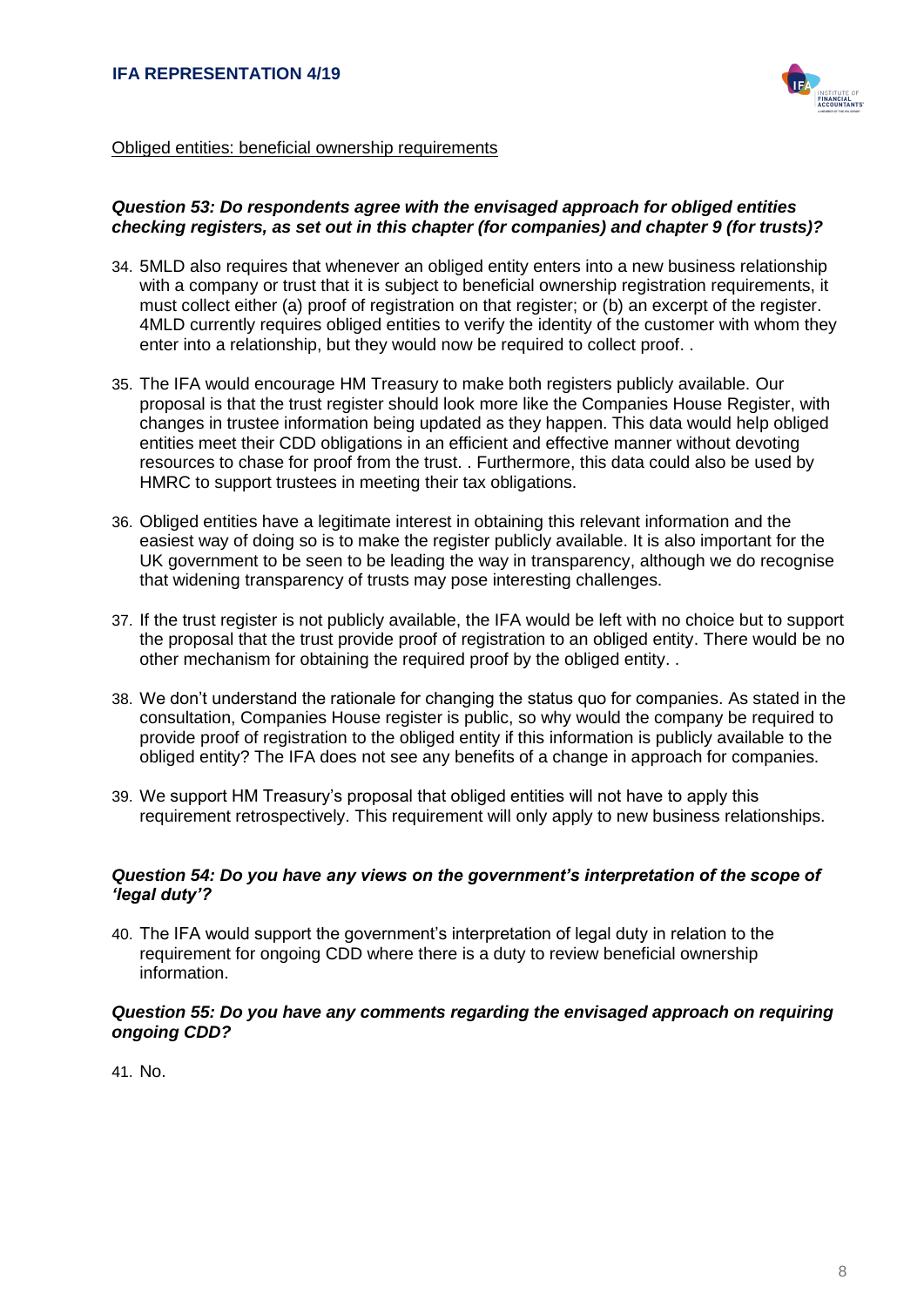

## Enhanced due diligence

## *Question 56: Are there any key issues that the government should consider when defining what constitutes a business relationship or transaction involving a high-risk third country?*

- 42. The IFA supports the government's approach of narrowing the definition of 'involving' in order to exclude UK citizens who are also nationals of countries identified as high-risk countries from enhanced due diligence due to a mere connection with a high-risk country e.g., place of birth.
- 43. To avoid misinterpretation the MLRs should include a definition of involving which could be narrowed to doing business in a high-risk third country. This would exclude transactions involving a high-risk third country which are not for a business activity. .

## *Question 57: Are there any other views that the government should consider when transposing these Enhanced Due Diligence measures to ensure that they are proportionate and effective in combatting money laundering and terrorist financing?*

44. The prescription of enhanced due diligence measures is contrary to the risk-based approach promoted by FATF. . In 4MLD, enhanced due diligence measures were not prescribed yet these measures were deemed to be proportionate and effective at combatting money laundering and terrorist financing.

## *Question 58: Do related ML/TF risks justify introducing 'beneficiary of a life insurance policy' as a relevant risk factor in regulation 33(6)? To what extent is greater clarity on relevant risk factors for applying EDD beneficial?*

45. While this amendment in MLR relates to financial services, the IFA is of the view that there is little evidence of actual money laundering cases related to life insurance policies compared to the actual size of the life insurance market and the number of SARs submitted.

#### Politically exposed persons: prominent public functions

#### *Question 59: Do you agree that the UK functions identified in the FCA's existing guidance on PEPs, and restated above, are the UK functions that should be treated as prominent public functions?*

Yes, we would support this approach. However, it would be helpful if FCA's guidance could be reviewed to clarify the practical considerations relating to appropriate risk-based enhanced due diligence measures arising having different risk indicators for PEPs. FCA guidance is very generic in this area and does not provide clarity for obliged entities. For example, how can enhanced due diligence measures be taken when the FCA guidance for lower risk PEPs states *"Take less intrusive and less exhaustive steps to establish the source of wealth and source of funds of PEPs, family members or known close associates of a PEP."* This does seem counterintuitive to the meaning of enhanced due diligence for PEPs.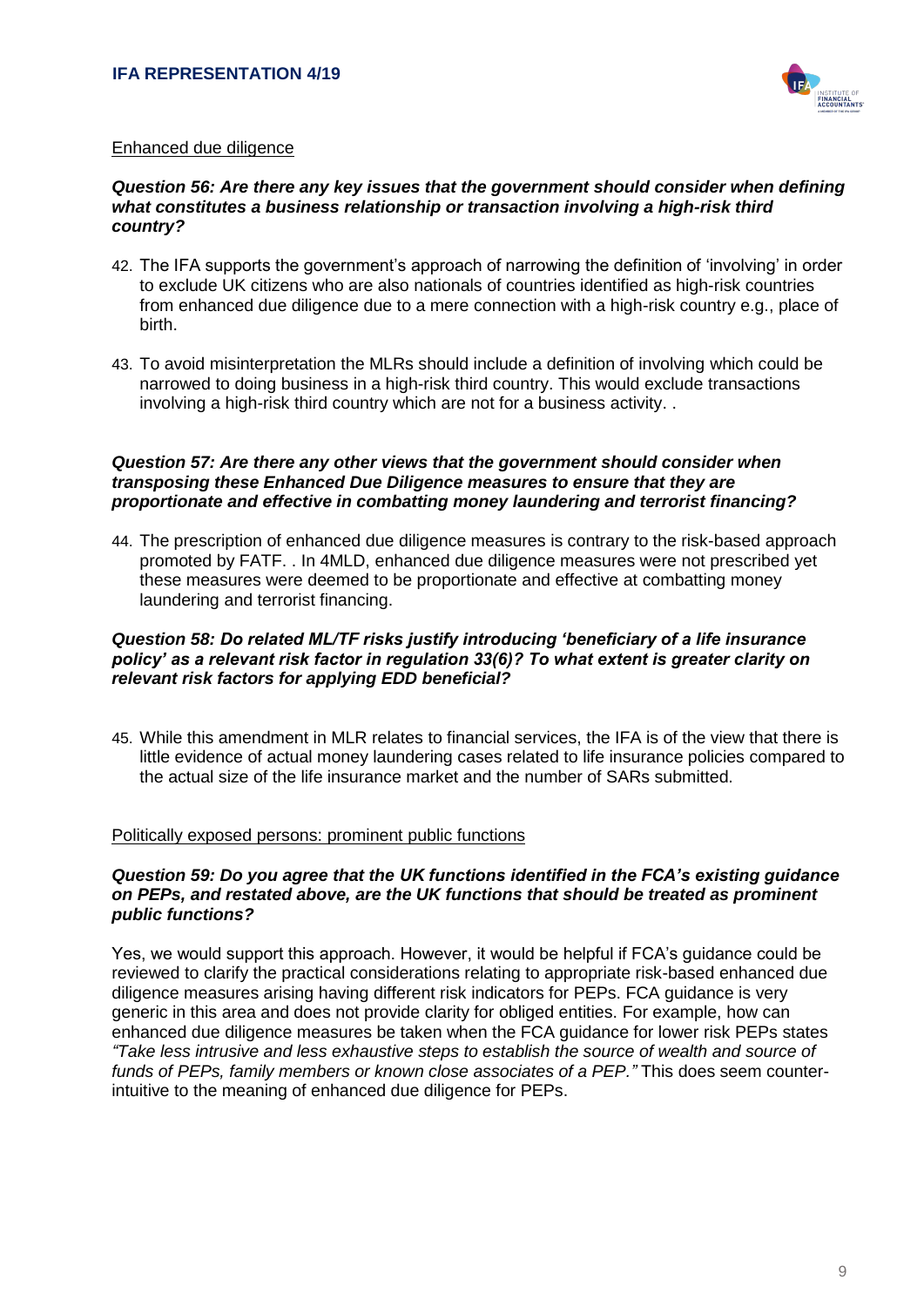

## *Question 60: Do you agree with the government's envisaged approach to requesting UK headquartered intergovernmental organisations to issue and keep up to date a list of prominent public functions within their organisation?*

46. Yes, we agree with this approach. We would welcome this list being publicly available to facilitate due diligence, particularly for SMEs. The consultation document appears to be silent on whether the government envisages this list to be publicly available. .

#### Mechanisms to report discrepancies in beneficial ownership information

## *Question 61: Do you have any views on the proposal to require obliged entities to directly inform Companies House of any discrepancies between the beneficial ownership information they hold, and information held on the public register at Companies House?*

- 47. As noted above, the UK regime meets some but not of all the requirements of Article 40 of the 4 AMLD. Not all legal entities are registered in the Companies House register. A company registration number only applies to businesses incorporated or registered at Companies House, primarily limited companies and limited liability partnership. Other legal entities which are not registered at Companies House are co-operative societies, community benefit society and financial mutual which are registered with the FCA and sometimes the Charity Commission (if not an exempt charity).
- 48. It would be helpful if the MLR made reference to other sources of publicly available information for other types of legal entities to facilitate CDD, especially for SMEs.
- 49. In principle, we would support mechanisms for obliged entities to report discrepancies to Companies House in order to have adequate, accurate and current information on the company beneficial ownership register. However, beneficial ownership information also relates to other types of legal entities as discussed in paragraph 46above. Therefore, we would recommend that a similar mechanism be created for reporting discrepancies in beneficial ownership information for other regulators such as the FCA.
- 50. The role of supervisory bodies in investigating and reporting discrepancies in beneficial ownership information needs to be clarified. . In the draft consultation it is unclear to the IFA as to whether supervisory bodies are deemed to be an obliged entity or a competent authority or neither.
- 51. As a supervisory body, we already check the accuracy of beneficial information for our supervised population against publicly available information. If there are any discrepancies, we approach our key contact in our supervised firm to ask for clarification between the beneficial ownership information we hold and the information held in Companies House public register and other sources. If the discrepancy is due to incorrect information being held in Companies House, we require our supervised firm to update this information and we check that it has been done.
- 52. Given the above, consideration needs to be given about the role of supervisors in investigating discrepancies in beneficial ownership and whether the reporting mechanisms for supervisors should differ from other obliged entities.
- 53. Regarding other obliged entities (our supervised population), we would support a mechanism for reporting discrepancies on beneficial ownership to Companies House. . The reporting mechanism would have to be effective, efficient, confidential, secure and provide confirmation to the obliged entity that the matter was being dealt with by Companies House.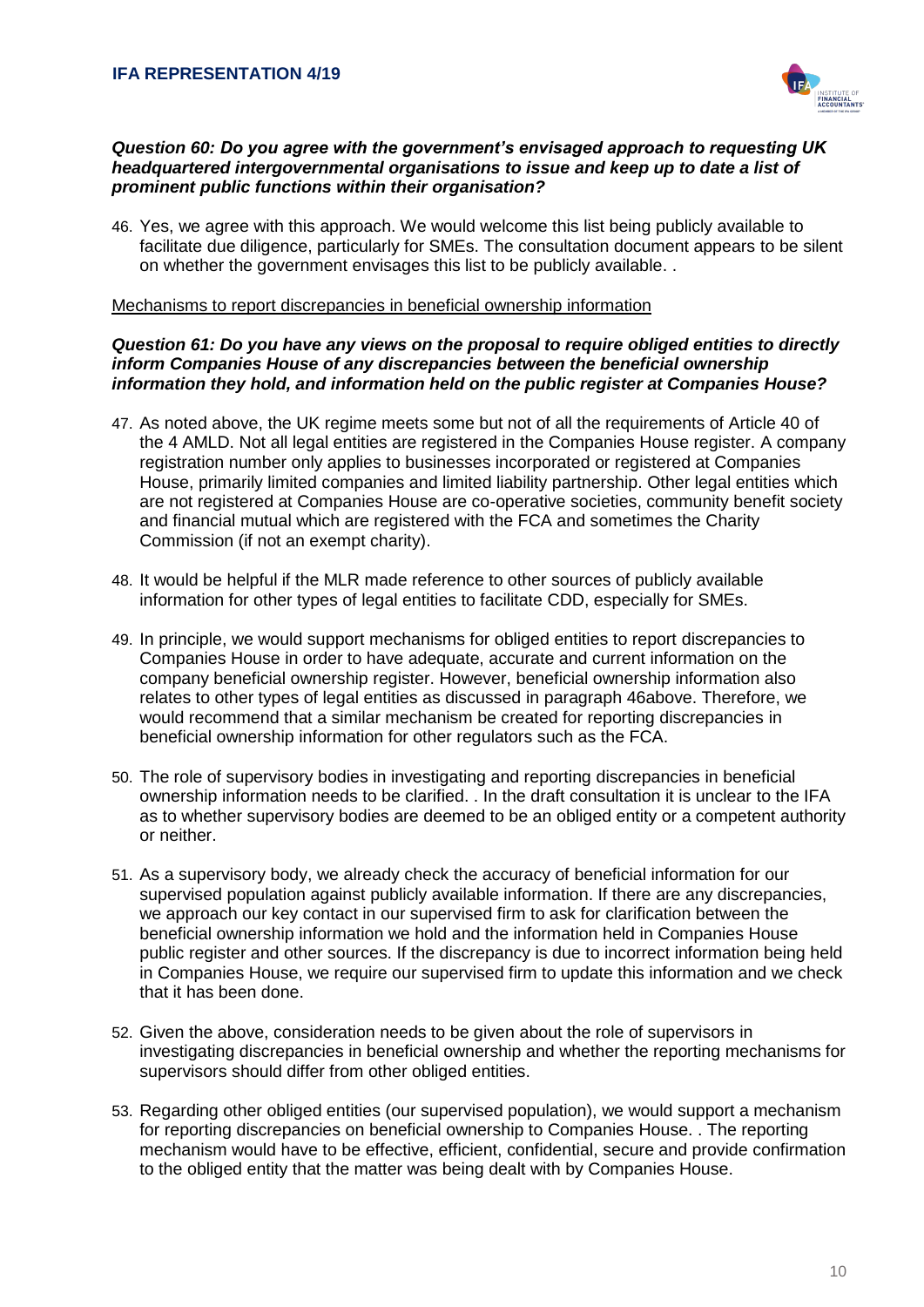

- 54. Furthermore, the obligation to report discrepancies between information available on registers and information available through CDD could cause practical challenges in relation to the Persons of Significant Control (PSCs) register.
- 55. Beneficial ownership information is not always the same as information on PSCs which relates to significant control. The PSC regime seeks to establish ownership, but only in the context of that ownership leading to control of the relevant entity; i.e., to establish who the 'people with significant control' are over that entity. The concept of a 'beneficial owner' under 4MLD includes people who control the relevant person on whose behalf the transaction is being conducted and, in the case of customers which are corporate entities, it uses broadly the same tests for control adopted under the PSC regime; so that a 'PSC' is similar to a person who is a 'beneficial owner' under 4MLD because he or she controls a customer that is a corporate entity.
- 56. Other practical considerations for obliged entities relate to CDD. Government must clarify at what point obliged entities have fulfilled their CDD duties if there are discrepancies in beneficial ownership information which have been reported to Companies House. . For example, will the obliged entities CDD obligations only be fulfilled when Companies House confirm to the obliged entity that the discrepancies have been resolved?

## *Question 62: Do you have any views on the proposal to require competent authorities to directly inform Companies House of any discrepancies between the beneficial ownership information they hold, and information held on the public register at Companies House?*

- 57. In principle, we would support the proposal to require competent authorities to directly inform Companies House of any discrepancies between the beneficial ownership information they hold, and information held on the public register at Companies House. However, there are some practical considerations that need to be resolved regarding the role of supervisory bodies and implications for CDD for obliged entities. .
- 58. It would be helpful to clarify what is meant by competent authority within the context of this consultation. As drafted, the only competent authority mentioned in the consultation is law enforcement.
- 59. The role and responsibilities of supervisory bodies in reporting discrepancies to Companies House and other regulators which hold publicly available beneficial ownership information should be clarified as should the reporting mechanisms (see paragraphs 52 and 56).

#### *Question 63: How should discrepancies in beneficial ownership information be handled and resolved, and would a public warning on the register be appropriate? Could this create tipping off issues?*

- 60. Discrepancies in beneficial ownership information should be handled confidentially and securely to avoid tipping off and investigated and resolved promptly by Companies House.
- 61. HM Treasury should clarify what the position of an obliged entity is if it unwittingly becomes involved in money laundering and or terrorist finance as a result of incorrect information being held in Companies House and discrepancies in this information being reported to Companies House, but no action taken.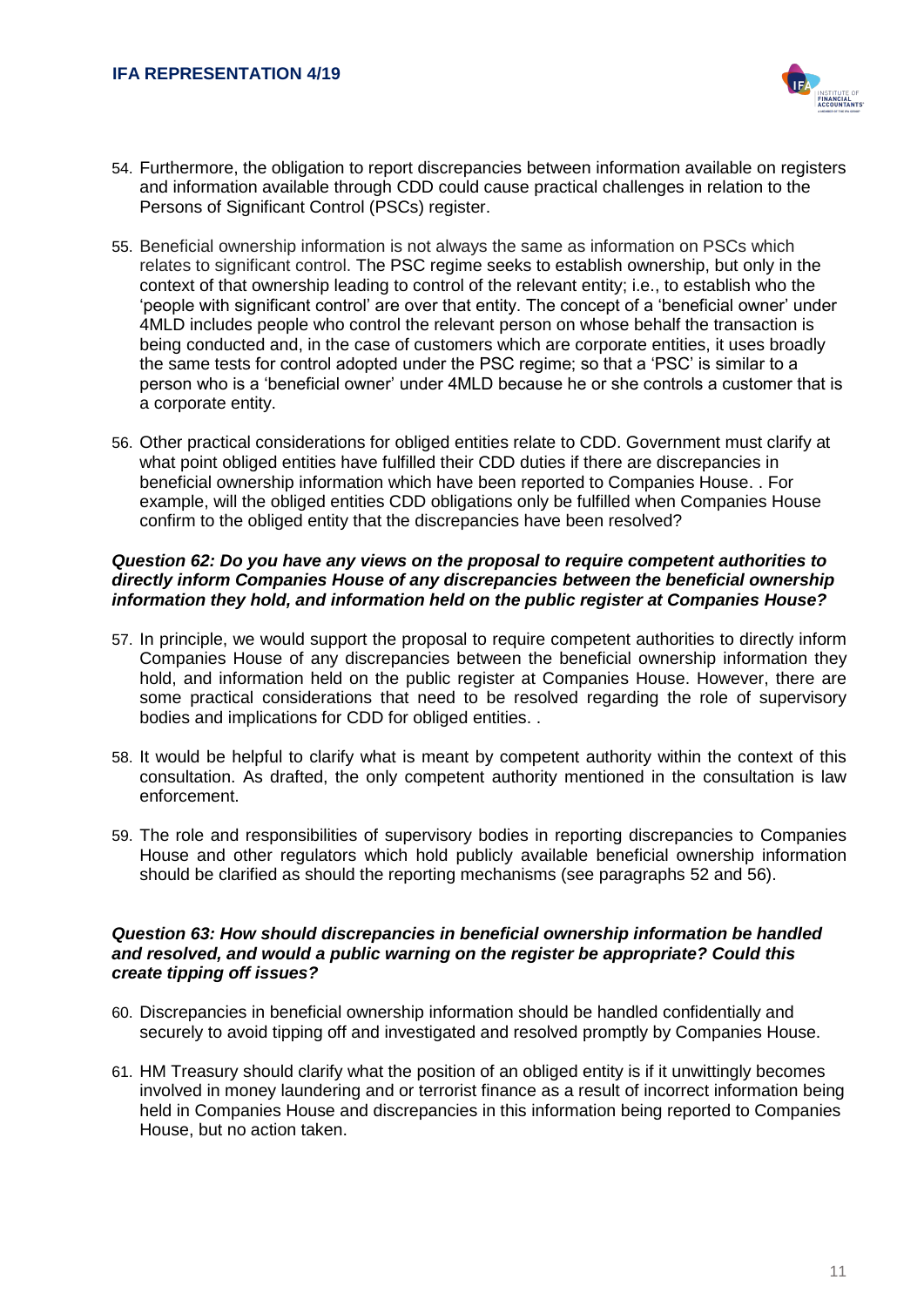

#### Requirement to publish an annual report

## *Question 88: Do you think it would still be useful for the Treasury to continue to publish its annual overarching report of the supervisory regime as required by regulation 51 (3)?*

- 62. The IFA supports HM Treasury continuing to issue an annual overarching report of the supervisory regime. However, for the supervisory report to be relevant it must be issued in a timely manner and there must be transparency regarding the process and timetable associated with the publication of this report.
- 63. The last [HM Treasury Anti-Money Laundering and Counter-Terrorist Financing: Supervision](https://assets.publishing.service.gov.uk/government/uploads/system/uploads/attachment_data/file/685248/PU2146_AML_web.pdf)  [Report 2015-17](https://assets.publishing.service.gov.uk/government/uploads/system/uploads/attachment_data/file/685248/PU2146_AML_web.pdf) was issued in March 2018 and relates to supervisory activities for the IFA for the period ending 31 March 2017. The IFA submitted its report to HM Treasury for the next iteration by 31 October 2018 for the period ending 31 October 2018. Yet, as at the time of writing, HM Treasury has not issued its supervisory report due to other priorities.
- 64. In addition, HM Treasury should consider how the publication of its report might be coordinated with the publication of [OPBAS' themes from its anti-money laundering supervisory](https://www.fca.org.uk/publication/opbas/themes-2018-opbas-anti-money-laundering-supervisory-assessments.pdf)  [assessments for the accountancy and legal sectors](https://www.fca.org.uk/publication/opbas/themes-2018-opbas-anti-money-laundering-supervisory-assessments.pdf) which was issued in March 2019. In order to ensure consistency of messaging regarding the AML/CTF supervisory regime, the timing of issuing both reports and the time period that is included in both reports must be aligned to be comparable.
- 65. Regarding the content of the self-regulatory reports, the IFA is assuming that no additional information will be requested by HM Treasury for the next iteration of the annual supervisory report which is due to HM Treasury by October 2019. As stated in this consultation in paragraph 11.1 the information provided to HM Treasury by supervisors meets the 5MLD requirements of self-regulatory bodies publishing an annual report. Therefore, the IFA is not expecting any further changes in data collection and returns as a result of the transposition of 5MLD. In other words, the data requirements for HM Treasury and the self-regulatory report will be as detailed in [MLR 2017 schedule 4.](http://www.legislation.gov.uk/uksi/2017/692/made)

## Other changes required by 5 MLD

## *Question 90: Are you content that the government's existing approach to protecting whistle-blowers satisfies the requirements in Article 38 of 4MLD as amended?*

- 66. No. The UK's approach to whistleblowing is partial in that it only protects workers in the public, private and voluntary sectors. As drafted, the Public Interest Disclosure Act only protects employees and does not protect owners, directors, and partners of organisations, self-employed individuals, voluntary workers (including charity trustees and charity volunteers) or the intelligence services from retaliation.
- 67. Given the importance of this area for UK's economic crime plan, we would urge the HM Treasury to consider the [EU developments regarding whistleblowing](http://europa.eu/rapid/press-release_IP-19-1604_en.htm) as part of the 5MLD consultation.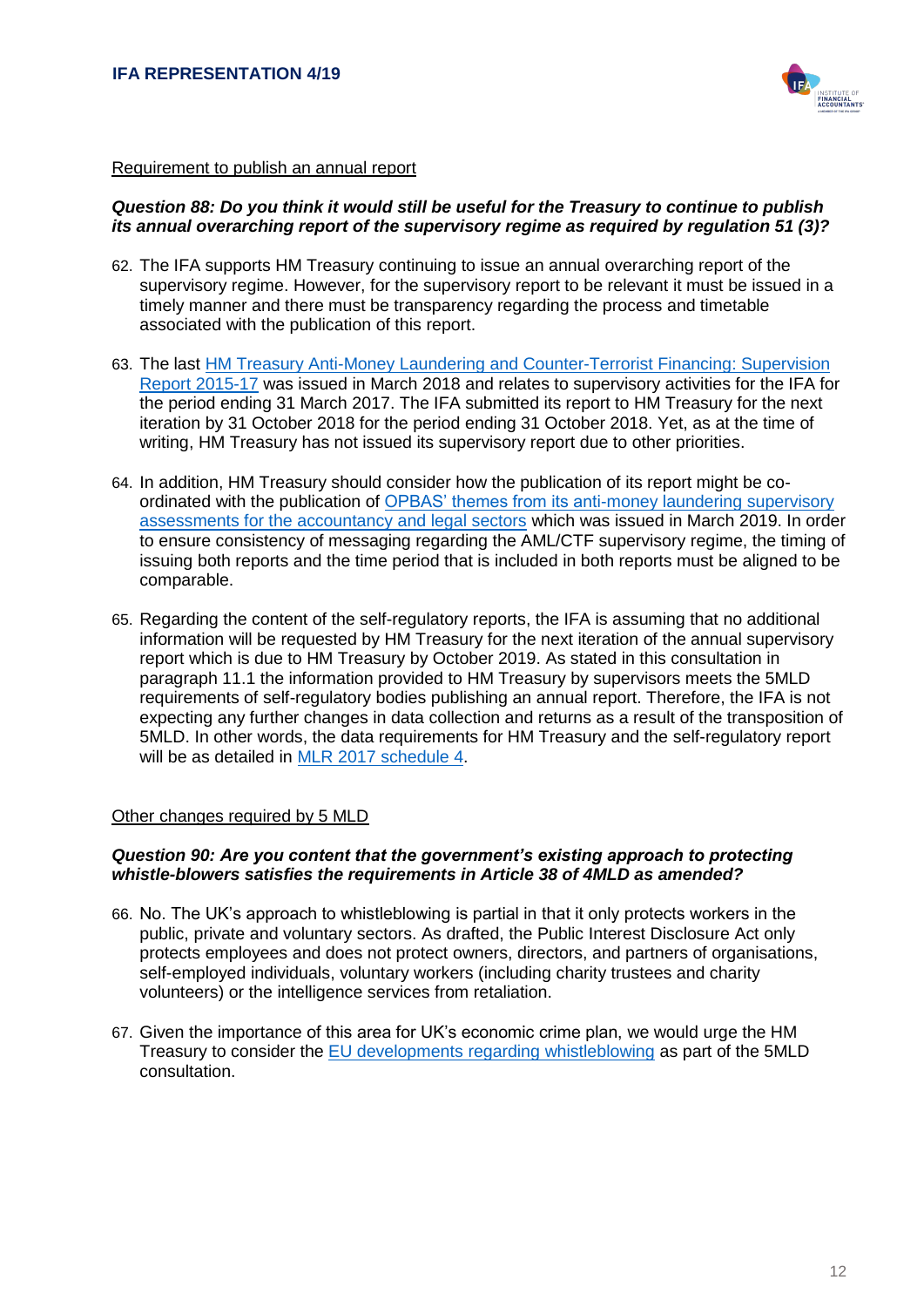

## Additional technical amendments to MLRs

#### *Question 96: Do you agree with our proposed changes to information-sharing powers of regulations 51, 52?*

68. Yes, we would support amending the legislation to make HM Treasury and OPBAS' powers on information sharing more explicit.

#### *Question 97: Do you have any views on this proposed new requirement to cooperate?*

- 69. We don't see the need to include a requirement to co-operate with OPBAS in the regulations for the following reasons. First, FCA's requirement to co-operate Business Principle 11 Relations with Regulators is included in the [FCA Handbook](https://www.handbook.fca.org.uk/handbook/PRIN/2/) not the Money Laundering Regulations 2017. Second, the IFA and other professional bodies have co-operated with OPBAS in an open way. This has been acknowledged by OPBAS several times. Therefore, we don't believe there is a need to include this requirement in the regulations.
- 70. If HM Treasury and OPBAS were minded to include a requirement to co-operate, the best place for this with would be the OPBAS Source book. Guidance would need to be provided regarding what was meant by 'reasonably expect notice' and the mechanism and timeliness of making such disclosures.
- 71. The requirement to co-operate should apply to all AML supervisors, statutory and private.

#### *Question 98: Do you agree with our proposed changes to regulations 56?*

72. Yes, we would support making this amendment on the grounds of consistency across the regulated sectors.

## *Question 99: Does your sector have networks of principals, agents and sub-agents?*

73. The accountancy sector does have networks of principals, agents and sub-agents as detailed in the [Accountancy Age network survey 2018.](https://www.accountancyage.com/rankings/top-20-international-networks-2018/)

## *Question 100: Do complex network structures result in those who deliver the business to customers not being subject to the training requirements under the MLRs?*

74. The MLR17 training requirement applies to relevant employees only. Given this definition, it is possible that self-employed individuals working with an organisation involved in a network may not receive the appropriate training.

#### *Question 101: Do complex network structures result in the principal only satisfying himself or herself about the fitness and propriety of the owners, officers and managers of his or her directly contracted agents, and not extending this to sub-agents delivering the business?*

75. Our supervised firms are not involved in complex network structures. Therefore, we are not able to comment on this and subsequent questions in relation to complex networks.